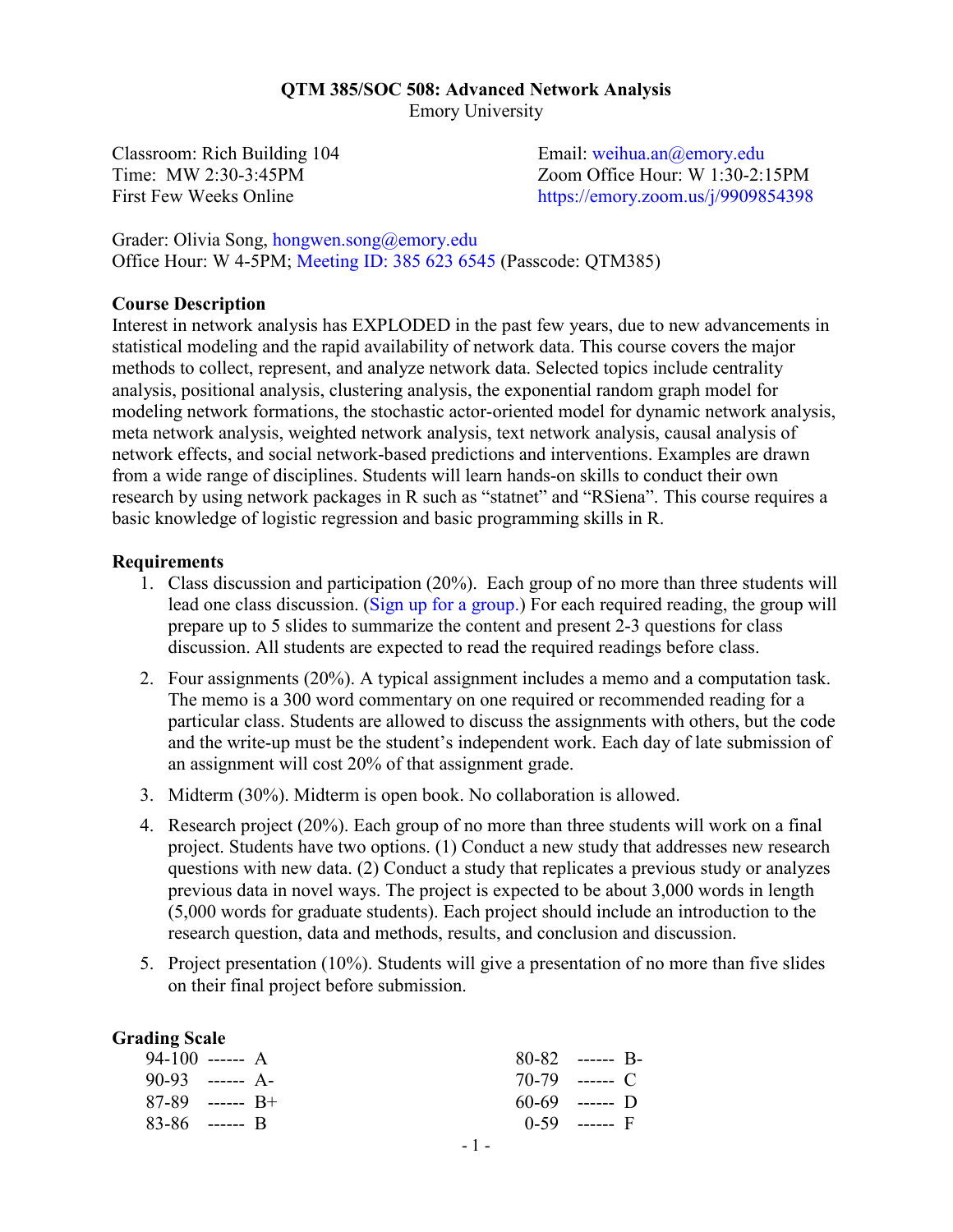## **Recommended Textbooks**

- 1. Wasserman, Stanley and Katherine L. Faust. 1994. *Social Network Analysis: Methods and Applications*. New York: Cambridge University Press.
- 2. Lusher, D., Koskinen, J. & Robins, G. 2013. *Exponential Random Graph Models for Social Networks: Theory, Methods, and Applications*. Cambridge University Press.

## **Honor Code**

The Honor Code is in effect throughout the semester. By taking this course, you affirm that it is a violation of the code to cheat on exams, to plagiarize, to deviate from the teacher's instructions about collaboration on work that is submitted for grades, to give false information to a faculty member, and to undertake any other form of academic misconduct. You also affirm that if you witness others violating the code you have a duty to report them to the honor council.

| Date | <b>Topic</b>                 | Lab                          | <b>Assignment</b> |
|------|------------------------------|------------------------------|-------------------|
| 1/12 | Introduction                 |                              |                   |
| 1/19 | Network Data                 |                              |                   |
| 1/26 | <b>Network Formation</b>     | Lab 1: Basic Analysis        | Assignment I      |
| 1/31 | Random Network Models        | Lab 2: ERGM                  | Assignment II     |
| 2/7  | Network Effects I            |                              |                   |
| 2/14 | Network Effects II           | Lab 3: Positional Analysis   |                   |
| 2/21 | Midterm Review               |                              |                   |
| 2/28 | No Class                     |                              | Midterm           |
| 3/2  | Dynamic Network Analysis     | Lab 4: SAOM                  | Assignment III    |
| 3/14 | Meta Network Analysis        | Lab 5: Meta Network Analysis |                   |
| 3/21 | Special Networks             | Lab 6: Special Networks      |                   |
| 3/28 | Predictions                  |                              |                   |
| 4/4  | Interventions                | Lab 7: Network Interventions | Assignment IV     |
| 4/11 | Project Group Meeting        |                              |                   |
| 4/18 | <b>Project Presentations</b> |                              |                   |
| 4/25 | Extra Office Hour            |                              | Final Paper       |

# **Course Schedule**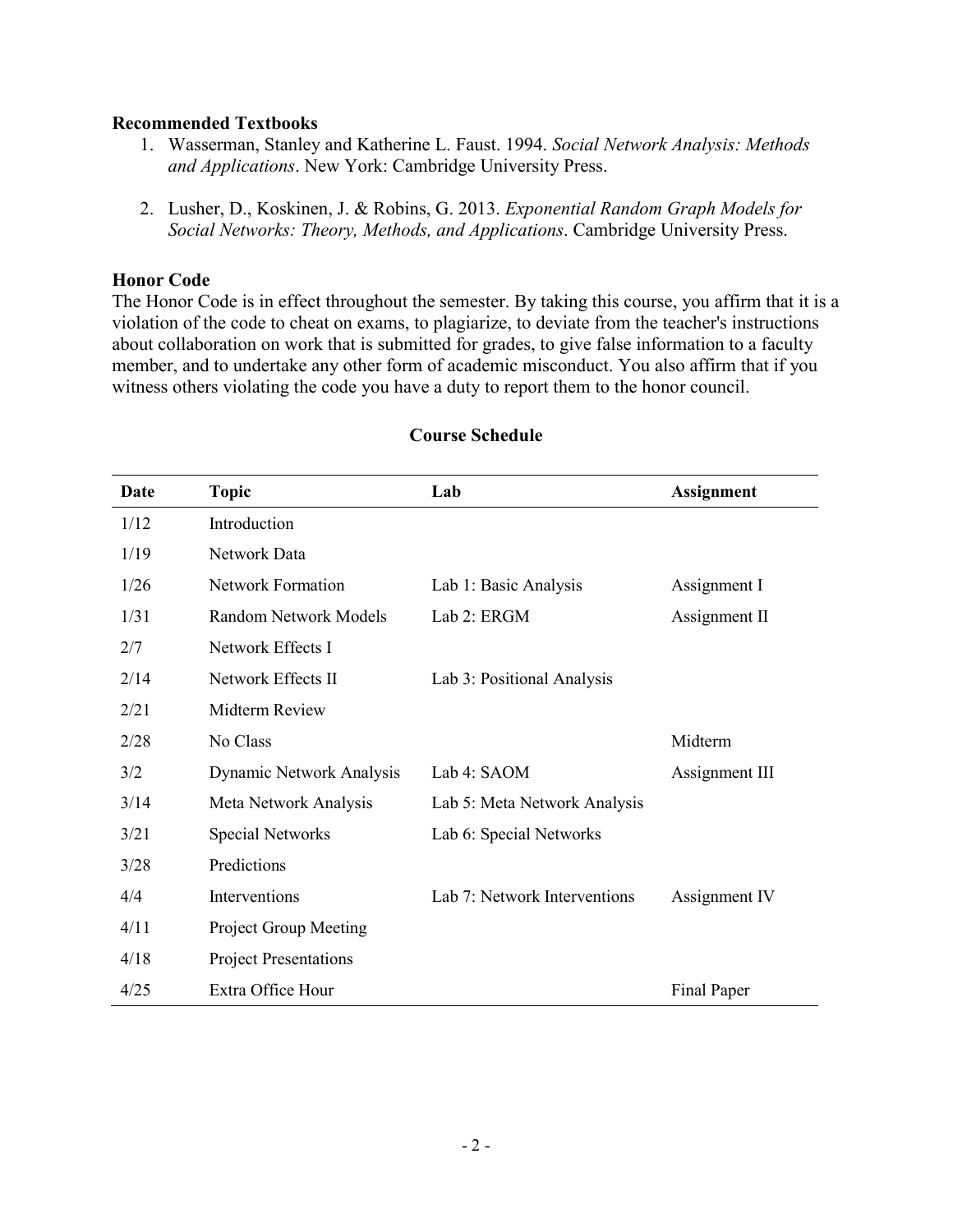## **Course Outline**

### **0. Introduction**

An overview of network analysis in the social sciences and some challenges and opportunities.

### Readings:

Borgatti, Stephen P., Ajay Mehra, Daniel J. Brass, and Giuseppe Labianca. 2009. "Network Analysis in the Social Sciences." *Science* 323: 892-895.

Podolny, Joel M. and Karen L. Page. 1998. "Network Forms of Organization." *Annual Review of Sociology* 24: 57-76.

Knoke, D. 2011. "Policy Networks". Pp. 210-222 in *The Sage Handbook of Social Network Analysis*, edited by John Scott and Peter J. Carrington. The Sage Publications.

### Recommended:

Freeman, Linton C. 2004. *The Development of Social Network Analysis: A Study in the Sociology of Science*. Vancouver: Empirical Press.

Pescosolido, Bernice A. 2006. "Of Pride and Prejudice: The Role of Sociology and Social Networks in Integrating the Health Sciences." *Journal of Health and Social Behavior* 47(3): 189- 208.

VanderWeele, Tyler J. and Weihua An. 2013. "Social Networks and Causal Inference." Pp. 353-374 in *Handbook of Causal Analysis in Social Research*, edited by Stephen Morgan. New York: Springer.

## **1. Network Data**

Measuring what and how to measure are two fundamental problems in network data collection.

#### Readings:

Brewer, Devon and Cynthia Webste. 1999. "Forgetting of Friends and its Effects on Measuring Friendship Networks." *Social Networks* 21: 361-373.

Fowler, J. 2006. "Connecting the Congress: A Study of Co-sponsorship Network." *Political Analysis* 14: 456-487.

Marsden, Peter V. 2005. "Recent Developments in Network Measurement." Pp. 8-30 in *Models and Methods in Social Network Analysis*, edited by Carrington, Peter J., John Scott, and Stanley Wasserman. New York: Cambridge University Press.

## Recommended:

McPherson, J. Miller, Lynn Smith-Lovin, and Matthew E. Brashears. 2006. "Social Isolation in America: Changes in Core Discussion Networks over Two Decades." *American Sociological Review* 71(3): 353-375.

Krackhardt, David. 1987. "Cognitive Social Structure." *Social Networks* 9: 109-134.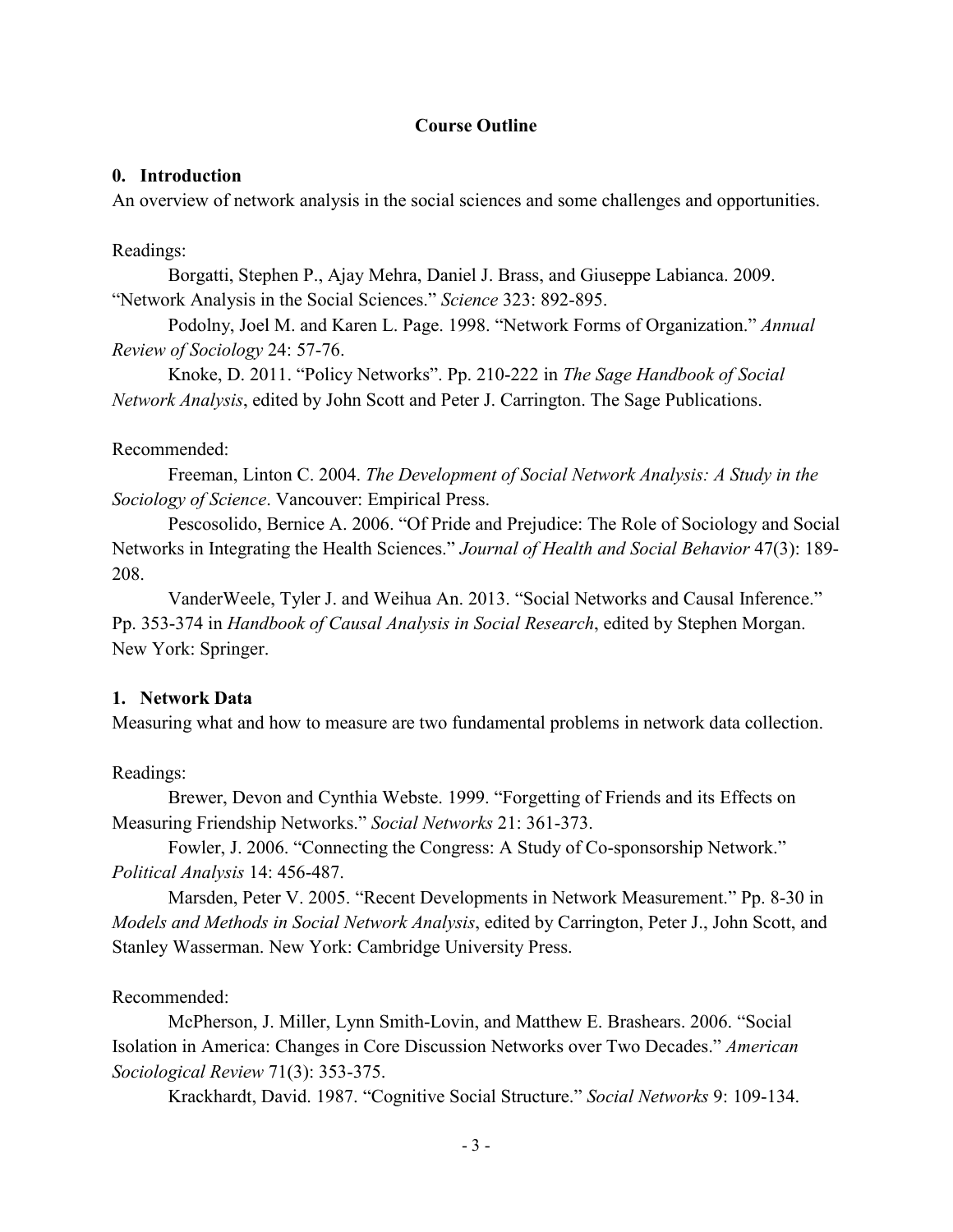## **2. Network Formation**

How social networks are formed? What role does social context, social status, cultural taste, perception, and local social processes each play in the formation of social networks?

# Readings:

McPherson, Miller, Lynn Smith-Lovin and James M. Cook. 2001. "Birds of a Feather? Homophily in Social Networks." *Annual Review of Sociology* 27: 415-444.

Lizardo, Omar. 2006. "How Cultural Tastes Shape Personal Networks." *American Sociological Review* 71(5): 778-807.

Schneider, M., Scholz, J., Lubell, M., Mindruta, D., and Edwardsen, M. 2003. "Building Consensual Institutions: Networks and the National Estuary Program." *American Journal of Political Science* 47:143-158.

# Recommended:

Desmond, Matthew. 2012. "Disposable Ties and the Urban Poor." *American Journal of Sociology* 117(5): 1295-1335.

An, Weihua and William McConnell. 2015. "The Origins of Asymmetric Ties in Friendship Networks: From Status Differential to Self-Perceived Centrality." *Network Science* 3(2): 269-292.

# **3. Random Network Models**

The exponential random graphic model (ERGM) is the state-of-the-art for modeling networks.

Readings:

Wimmer, Andreas, and Kevin Lewis. 2010. "Beyond and Below Racial Homophily: ERG Models of a Friendship Network Documented on Facebook." *American Journal of Sociology* 116(2):583-642.

Papachristos, Andrew V., David Hureau, and Anthony A. Braga. 2013. "The Corner and the Crew: The Influence of Geography and Social Networks on Gang Violence." *American Sociological Review* 78(3): 417-447.

Heaney, M. T. 2014. "Multiplex Networks and Interest Group Influence Reputation: An Exponential Random Graph Model." *Social Networks* 36(1): 66-81.

# Recommended:

Hunter, David R., Mark S. Handcock, Carter T. Butts, Steven M. Goodreau, and Martina Morris. 2018. "ergm: A Package to Fit, Simulate and Diagnose Exponential-Family Models for Networks." *Journal of Statistical Software* 24(3): nihpa54860.

Park, Hyun Hee and R. Karl Rethemeyer. 2014. "The Politics of Connections: Assessing the Determinants of Social Structure in Policy Networks." *JPART* 24:349–379.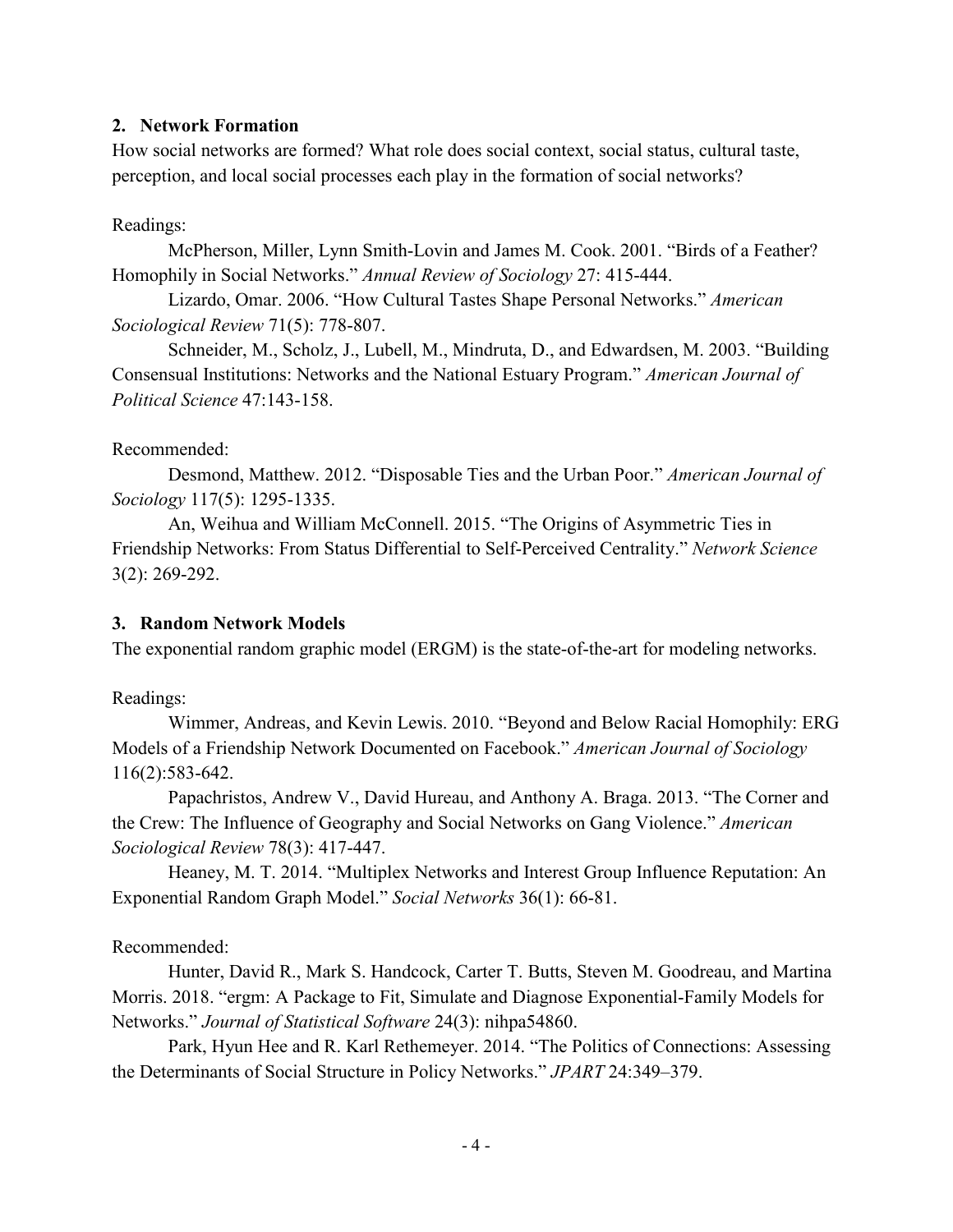## **4. Network Effects I: Relational effects**

The literature on relational effects can be divided into two groups. The social capital literature shows how a person's social networks provide access to social resources or emotional support. The social contagion model shows social norms and behaviors can transmit through networks.

Readings:

Mouw, Ted. 2003. "Social Capital and Finding a Job: Do Contacts Matter? *American Sociological Review* 68: 868-898.

Fernandez, Roberto M. and Nancy Weinberg. 1997. "Sifting and Sorting: Personal Contacts and Hiring in a Retail Bank." *American Sociological Review* 62(6): 883-902.

Podolny, Joel M. and James N. Baron. 1997. "Resources and Relationships: Social Networks and Mobility in the Workplace." *American Sociological Review* 62: 673-693.

An, Weihua. 2015. "Instrumental Variables Estimates of Peer Effects in Social Networks." *Social Science Research* 50: 382-394.

### Recommended:

Granovetter, Mark S. 1973. "The Strength of Weak Ties." *American Journal of Sociology* 78: 1360-1380.

Lin, Nan. 1999. "Social Networks and Status Attainment." *Annual Review Sociology* 25: 467-487.

Bian, Yanjie. 1997. "Bringing Strong Ties Back In: Indirect Ties, Network Bridges, and Job Searches in China." *American Sociological Review* 62:266-285.

An, Weihua. 2011. "Models and Methods to Identify Peer Effects." Pp. 514-532 in *The Sage Handbook of Social Network Analysis*, edited by John Scott and Peter J. Carrington. London: The Sage Publications.

## **5. Network Effects II: Positional and structural effects**

Both network positions and network structures can affect individuals' outcomes. Understand the concepts of structural holes and structural equivalence.

Readings:

Burt, Ronald S. 2004. "Structural Holes and Good Ideas." *American Journal of Sociology* 110: 349-399.

Alderson, Arthur S. and Jason Beckfield. 2004. "Power and Position in the World City System." *American Journal of Sociology* 109:811-851.

Baldassarri, Delia and Mario Diani. 2007. "The Integrative Power of Civic Networks." *American Journal of Sociology* 113(3): 735–780.

Bearman, Peter S., James Moody and Katherine Stovel. 2004. "Chains of Affection: The Structure of Adolescent Romantic and Sexual Networks." *American Journal of Sociology* 110: 44-91.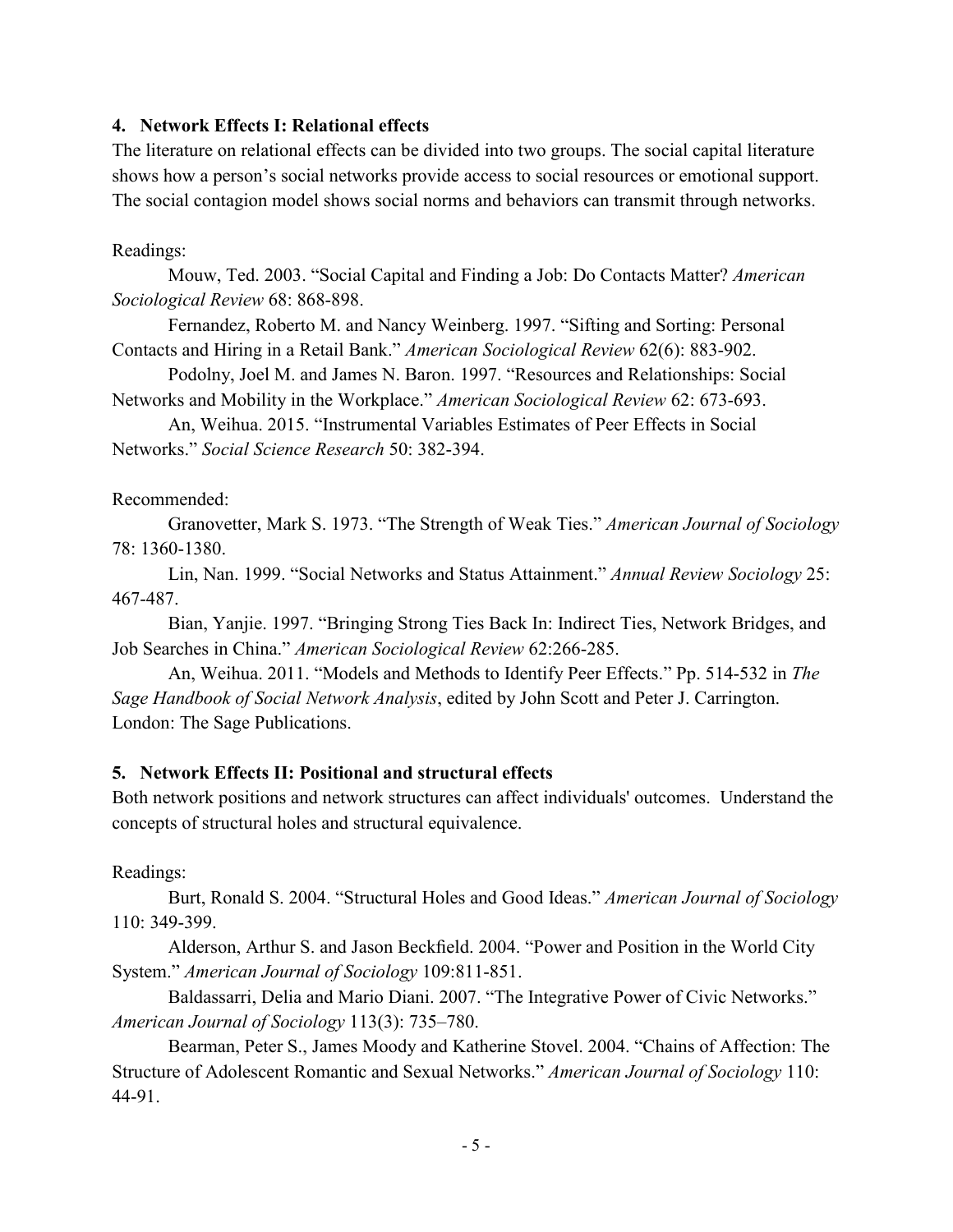Recommended:

Cornwell, Benjamin. 2009. "Good Health and the Bridging of Structural Holes." *Social Networks* 31:92-103.

Greenberg, Jason. 2021. "Social Network Positions, Peer Effects, and Evaluation Updating: An Experimental Test in the Entrepreneurial Context." *Organization Science* 32(5):1174-1192

Burt, Ronald S. 1987. "Social Contagion and Innovation: Cohesion Versus Structural Equivalence." *American Journal of Sociology* 92(6): 1287-1335.

Uzzi, Brian. 1997. "Social Structure and Competition in Interfirm Networks: The Paradox of Embeddedness." *Administrative Science Quarterly* 42: 35-67.

Morgan, Stephen L. and Aage B. Sørensen. 1999. "Parental Networks, Social Closure, and Mathematics Learning: A Test of Coleman's Social Capital Explanation of School Effects." *American Sociological Review* 64: 661-681.

Chase, Ivan D. 1991. "Vacancy Chains." *Annual Review of Sociology* 17: 133-154.

#### **6. Dynamic Network Analysis**

Longitudinal network data help estimate causal peer effects. Compare the advantages and disadvantages of the dynamic logit model and the stochastic actor-oriented model.

Readings:

Christakis, Nicholas A. and James H. Fowler. 2007. "The Spread of Obesity in a Large Social Network Over 32 Years." *New England Journal of Medicine* 357(4): 370-379.

Cohen-Cole, Ethan and Jason M. Fletcher, 2008. "Is Obesity Contagious? Social Networks vs. Environmental Factors in the Obesity Epidemic." *Journal of Health Economics* 27: 1382–1387.

Aral, Sinan, Lev Muchnik, and Arun Sundararaja. 2009. "Distinguishing Influence-based Contagion from Homophily-driven Diffusion in Dynamic Networks." *PNAS* 106(51): 21544- 21549.

Schaefer, David R., Olga Kornienko, and Andrew M. Fox. 2011. "Misery Does Not Love Company: Network Selection Mechanisms and Depression Homophily." *American Sociological Review* 76(5): 764-785.

#### Recommended:

Steglich, Christian, Tom A.B. Snijders, and Michael Pearson. 2010. "Dynamic Networks and Behavior: Separating Selection from Influence." *Sociological Methodology* 40(1): 329-393.

Perry, B.L. and B.A. Pescosolido. 2012. "Social Network Dynamics and Biographical Disruption: The Case of First-Timers with Mental Illness." *American Journal of Sociology* 118(1): 134-175.

Liu, Ka-Yuet, Marissa King, and Peter S. Bearman. 2010. "Social Influence and the Autism Epidemic." *American Journal of Sociology* 115(5): 1387–1434.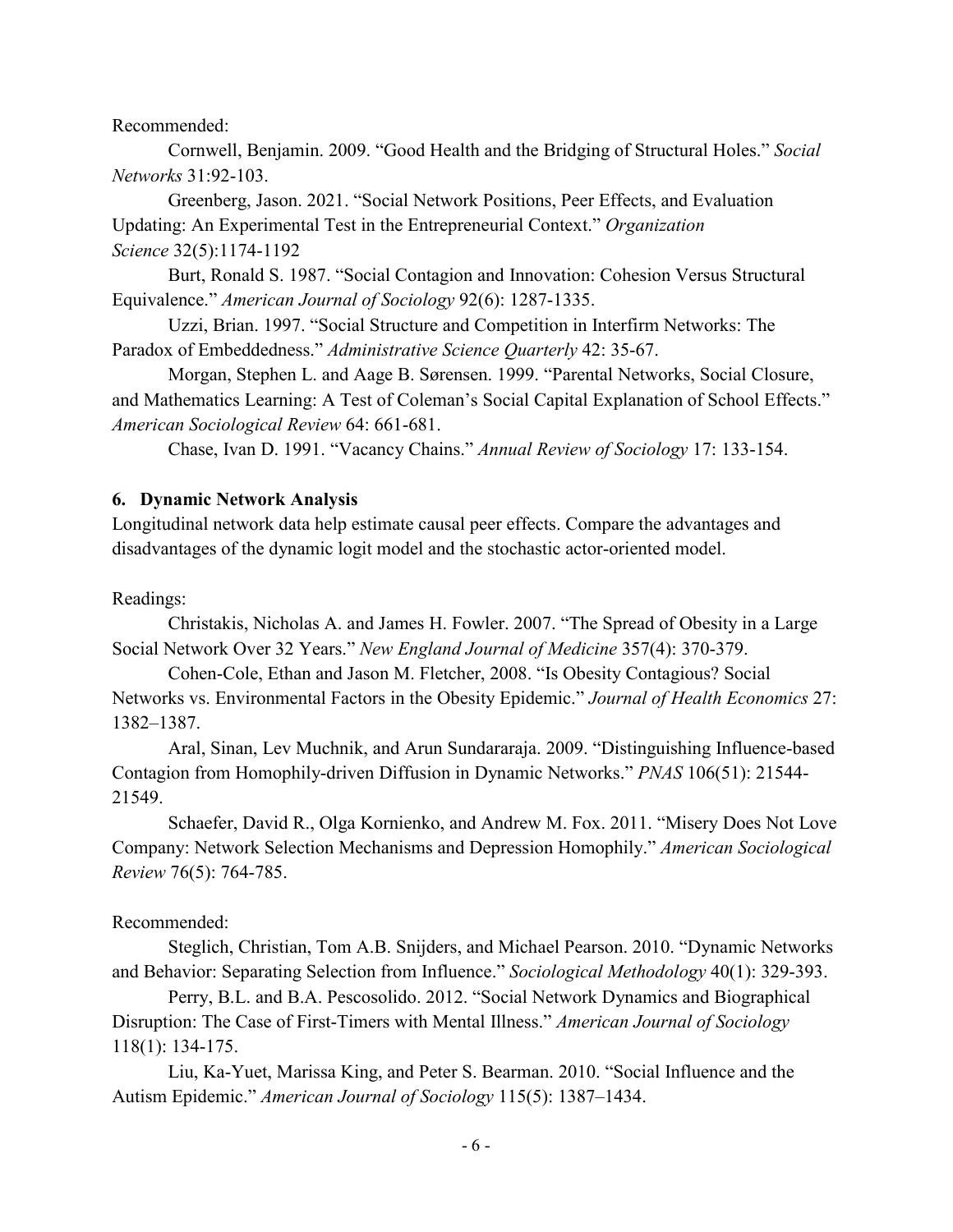# **7. Meta Network Analysis**

Introduce meta network analysis for combing multiple network models and big network analysis.

Readings:

An, Weihua. 2015. "Multilevel Meta Network Analysis with Application to Studying Network Dynamics of Network Interventions." *Social Networks* 43: 48-56.

An, Weihua. 2022. "Friendship Network Formation in Chinese Middle Schools: Patterns of Inequality and Homophily." *Social Networks* 68: 218-228.

An, Weihua. 2016. "Fitting ERGMs on Big Networks." *Social Science Research* 59: 107- 119.

## Recommended:

Snijders, T. A.B. and Baerveldt, C. 2003. "A Multilevel Network Study of the Effects of Delinquent Behavior on Friendship Evolution." *Journal of Mathematical Sociology* 27: 123-151.

## **8. Special Networks**

Introduce methods for analyzing weighted networks, two-mode networks, and text networks.

## Readings:

Krivitsky, Pavel N., Carter T. Butts, and the Statnet Development Team. 2015. "Modeling Valued Networks with statnet."

Leifeld, Philip and Sebastian Haunss. 2012. "Political Discourse Networks and the Conflict over Software Patents in Europe." *European Journal of Political Research* 51: 382-409**.**

An, Weihua and Ying Ding. 2018. "The Landscape of Causal Inference: Perspective from Citation Network Analysis." *The American Statistician* 72(3): 265-277.

# Recommended:

McMillan, Cassie. 2022. "Worth the Weight: Conceptualizing and Measuring Strong versus Weak Tie Homophily." *Social Networks* 68: 139-147.

Wang, Peng, Ken Sharpe, Garry L. Robins, and Philippa E. Pattison. 2009. "Exponential Random Graph (p∗) Models for Affiliation Networks." *Social Networks* 31(1): 12-25.

Snijders, Tom A.B., Alessandro Lomi, and Vanina Jasmine Torló. 2013. "A Model for the Multiplex Dynamics of Two-mode and One-mode Networks with an Application to Employment Preference, Friendship, and Advice." *Social Networks* 35: 265-276.

# **9. Networks and Predictions**

There are two kinds of predictions related to networks. One is to infer network ties based on attributes or alter reports. The other is to use networks to predict or monitor social behaviors.

Readings: